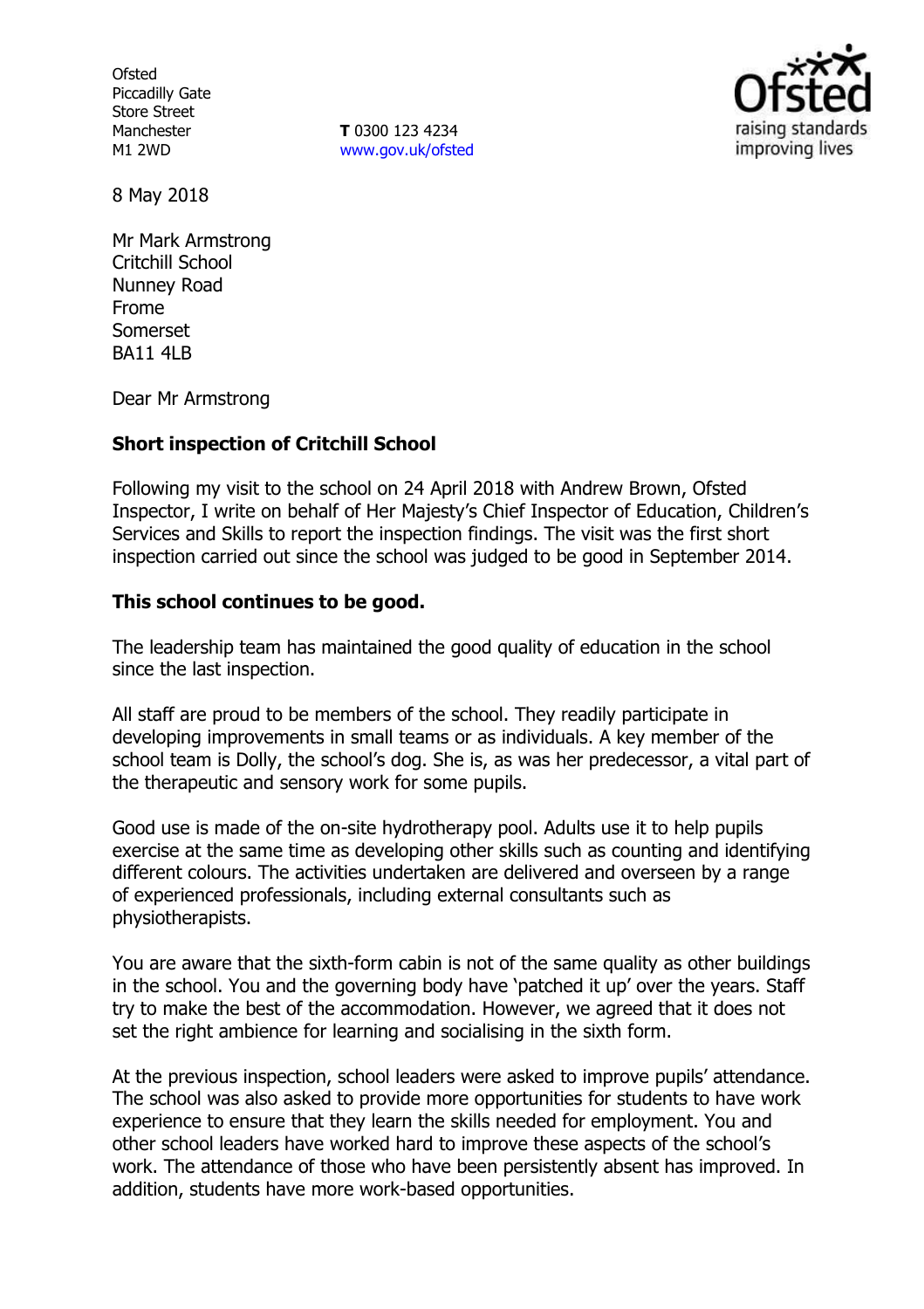

## **Safeguarding is effective.**

There is a strong culture of safeguarding. Staff know what to do and where to go if they have any concerns. Staff receive regular, appropriate, up-to-date training. Pupils are safe and secure in lessons and at social times due to high levels of supervision.

Pupils are confident when using the hydrotherapy pool that staff will help keep them safe and support them. Risk assessments are regularly reviewed and monitored. The single central record is complete and up to date.

## **Inspection findings**

- The first line of enquiry considered how well older pupils and students develop the skills needed for their future employability. Until relatively recently, much of the work experience was conducted within the school such as grounds maintenance work, shopping, working with Frome Rangers, using the allotment, and caring for the hens. A new venture is the Critchill School catering van. Here, students shop at a wholesaler warehouse at the beginning of the week, prepare and package the food, and then sell it at Frome market. They undertake externally accredited courses in hygiene and health and safety, and gain the skills that enable them to gain meaningful paid employment. This sort of activity also helps pupils and students to be understood and known in the local community, developing their social skills and reducing potential isolation when they leave school. Since the implementation of the Working Futures programme, the school is making more use of external placements. The school rightly has as a priority to further develop the post-16 offer through supported internships and apprenticeships with local employers.
- Next, we checked to see whether children, pupils and students attend school as often as they can. You and the parent family support adviser continue to make school attendance a priority, with careful tracking and monitoring. As a result of changes to the curriculum, attendance has improved. Weak excuses from families are not sanctioned. However, the complex healthcare needs of many children and young people across the school mean that there are times where medical needs and illness cause them to be absent. On these occasions, you and your staff work closely with the medical professionals to help support families through what are often difficult and distressing times.
- The third line of enquiry focused on how effective and accurate the school's systems and processes for measuring children's, pupils' and students' achievement are. You ensure that achievement and rates of progress are accurate by regularly checking them across the school along with other external professionals and leaders from other schools.
- In recent months, staff have been trialling a new electronic recording system. As a result, parents and carers can see what, and how well, their children are doing in school. They are able to share their children's learning journeys, and see their individual plans and progress grids. As well as seeing work completed in school,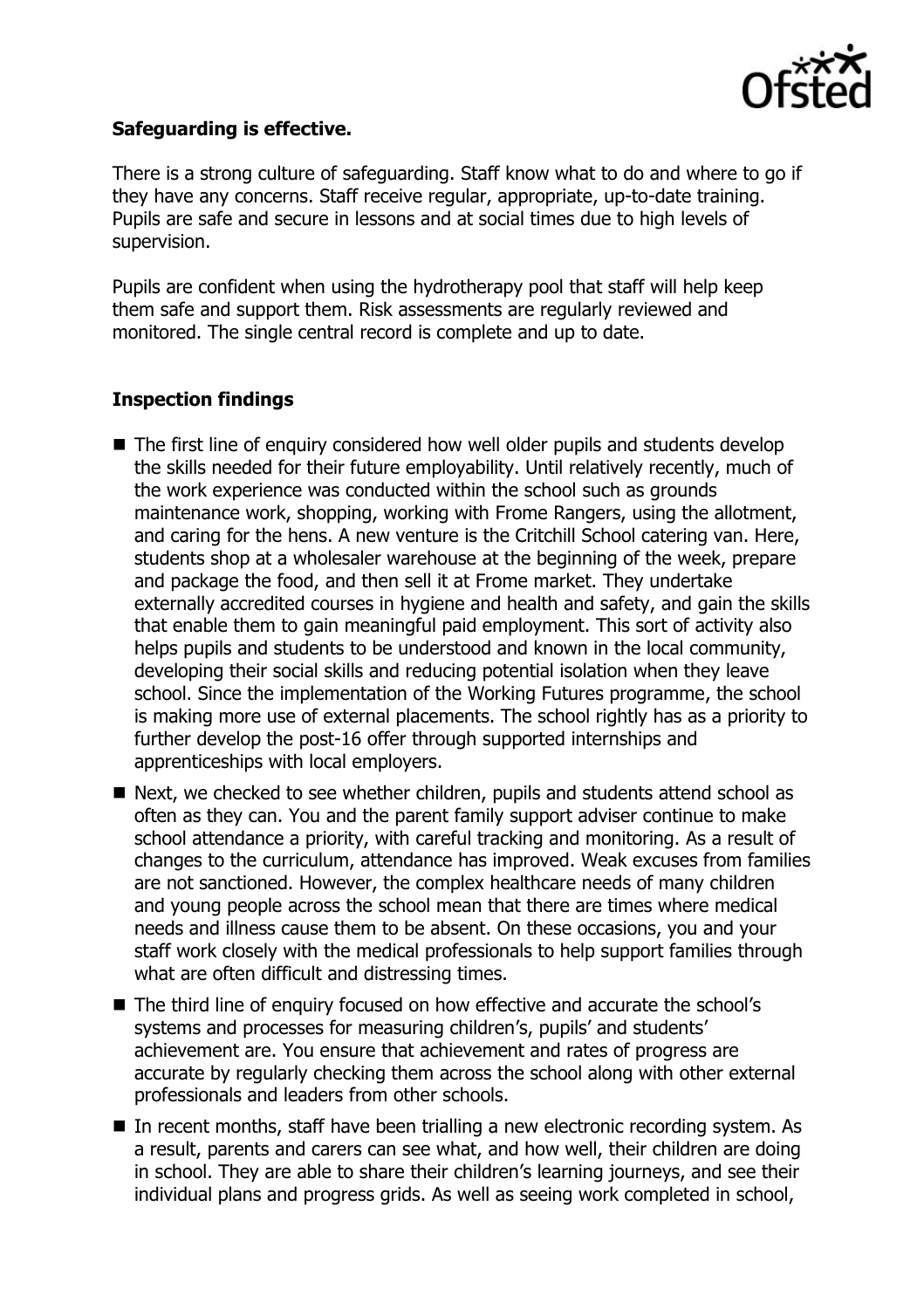

parents can also send in photographs of activities accomplished by their children when they are at home. This initiative has great potential to increase the involvement of parents in their children's education and will enable staff to have an even more rounded understanding of the children and young people in their care.

- The final line of enquiry focused on how well the curriculum enables children and pupils to reach their potential. Pupils engage in a wide range of artistic, sporting and cultural opportunities that promote self-esteem and confidence. You ensure that you analyse the strengths and specific needs for each child, pupil or young person. Since 2016, leaders are using this analysis and linking it with the individual's education, health and care plan to produce an individualised personal learning intention map (PLIM). These are reviewed three times a year to identify the priority learning areas and the progress being made, and to set challenging targets for the personal, social, emotional and academic development of each individual. As a result, pupils' learning, social and emotional needs are met well.
- The outside area is not as inviting as the inside of the buildings. The outside area contains some climbing equipment, but it does not support or develop the sensory needs of pupils and young people as well as it could. In addition, there are some trip hazards that need to be reviewed and amended. Along with the sixth-form building, the use of external areas would benefit from an impact analysis on pupils' and students' achievements.

# **Next steps for the school**

Leaders and those responsible for governance should ensure that:

- $\blacksquare$  they develop the work already started to utilise modern technology to further enhance the communication systems used in the school
- they continue to build on the school's work experience and preparation for adulthood and the specialist curriculum introduced for a few pupils
- $\blacksquare$  the quality of the sixth-form provision and the outdoor areas are improved.

I am copying this letter to the chair of the governing body, the regional schools commissioner and the director of children's services for Somerset. This letter will be published on the Ofsted website.

Yours sincerely

Steffi Penny **Her Majesty's Inspector**